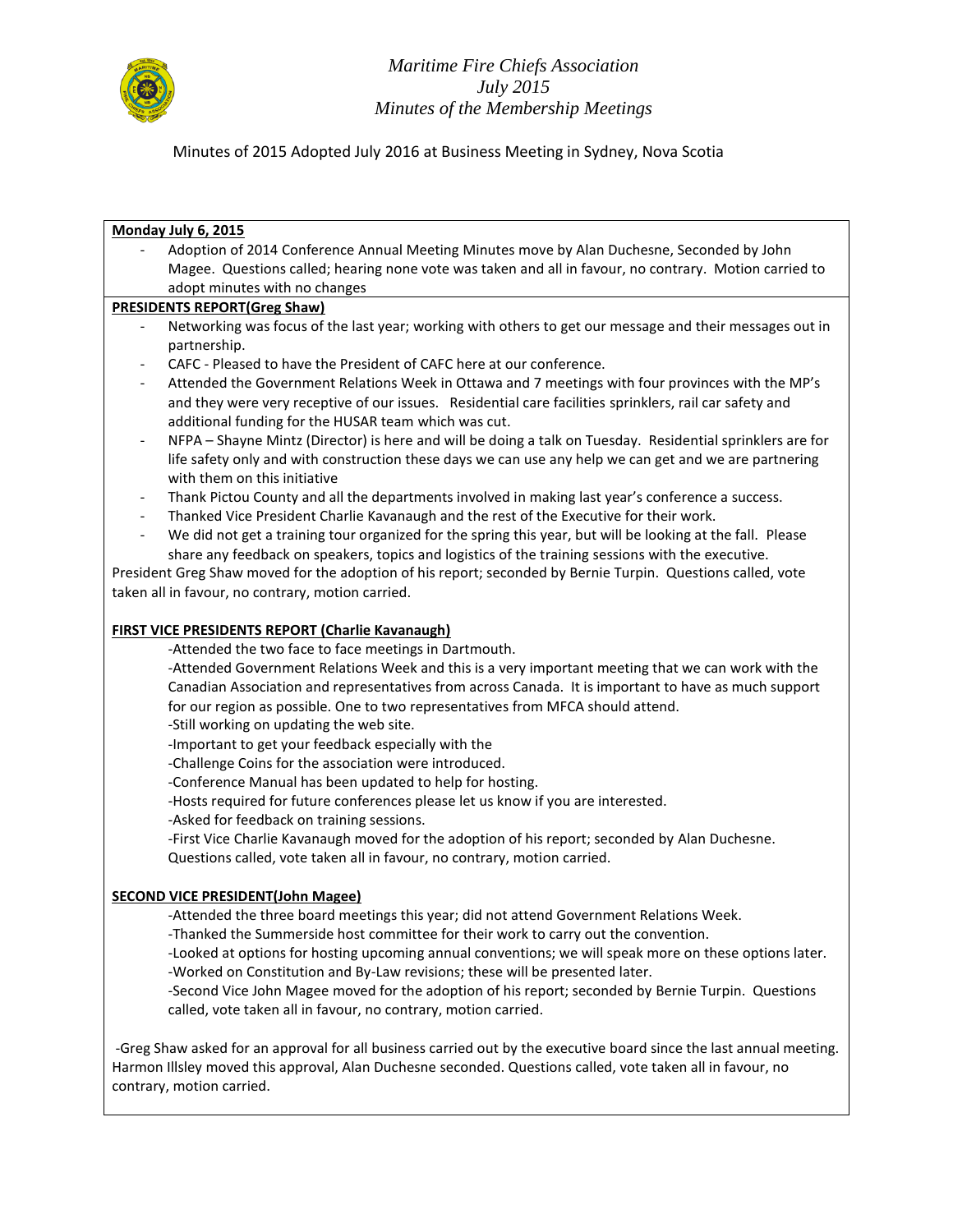| <b>SECRETARY TREASURER REPORT (Regrets from Lisa Lomond)</b><br><b>Secretary Report (Greg Shaw)</b>          |                             |                 |                |  |  |
|--------------------------------------------------------------------------------------------------------------|-----------------------------|-----------------|----------------|--|--|
| -No communication to report                                                                                  |                             |                 |                |  |  |
| - Please continue to update information with us; email reduces the administrative costs for the association. |                             |                 |                |  |  |
| <b>Treasurer Report (Bernie Turpin)</b>                                                                      |                             |                 |                |  |  |
| -Reviewed the attached financial report:                                                                     |                             |                 |                |  |  |
| <b>ACCONT INFORMATION</b>                                                                                    | <b>INCOME</b>               | <b>EXPENSES</b> | <b>BALANCE</b> |  |  |
|                                                                                                              |                             |                 |                |  |  |
| <b>CHEQUING ACCOUNT</b>                                                                                      |                             |                 |                |  |  |
| JANUARY 1, 2014                                                                                              |                             |                 | 46,589.44      |  |  |
| <b>INCOME:</b>                                                                                               |                             |                 |                |  |  |
|                                                                                                              |                             |                 |                |  |  |
| <b>MEMBERSHIP DUES</b>                                                                                       | 17,825.00                   |                 |                |  |  |
| <b>CONFERENCE REVENUE</b>                                                                                    | 20,000.00                   |                 |                |  |  |
| REIMBURSEMENT                                                                                                | 488.00                      |                 |                |  |  |
| <b>REGISTRATION</b>                                                                                          |                             |                 |                |  |  |
| CASH HAT/SHIRT SALES                                                                                         | 830.00                      |                 |                |  |  |
| 50/50 INCOME                                                                                                 | 1220.50                     |                 |                |  |  |
| <b>TRAINING</b>                                                                                              | 6920.00                     |                 |                |  |  |
| <b>ANNEX PUBLISHING</b>                                                                                      | 4000.00                     |                 |                |  |  |
| <b>TOTAL INCOME</b>                                                                                          | 51,283.50                   |                 |                |  |  |
| <b>EXPENSES:</b>                                                                                             |                             |                 |                |  |  |
| <b>MORTUARY PAYMENTS</b>                                                                                     | 500.00                      |                 |                |  |  |
| SECRETARY HONORARIUM                                                                                         | 6999.96                     |                 |                |  |  |
| PRESIDENT HONORARIUM                                                                                         | 500.00                      |                 |                |  |  |
| <b>INSURANCE</b>                                                                                             | 763.00                      |                 |                |  |  |
| OFFICE SUPPLIES/POSTAGE                                                                                      | 2,987.01                    |                 |                |  |  |
| (Laptop & Software Inc)                                                                                      |                             |                 |                |  |  |
| PHONE/WEB                                                                                                    | 274.86                      |                 |                |  |  |
| TRAINING/EDUCATION                                                                                           | 7,686.07                    |                 |                |  |  |
| CONVENTION/CONFERENCE                                                                                        | 4,664.01                    |                 |                |  |  |
| PROFESSIONAL FEES (CAFC)                                                                                     | 564.96                      |                 |                |  |  |
| <b>HOTEL</b>                                                                                                 | 6794.44                     |                 |                |  |  |
| <b>TRANSPORTATION</b>                                                                                        | 7,809.71                    |                 |                |  |  |
| MEALS/INCIDENTALS                                                                                            | 2531.52                     |                 |                |  |  |
| <b>STORAGE LOCKER</b>                                                                                        | 569.25                      |                 |                |  |  |
| <b>CONFERENCE EQUIPMENT</b>                                                                                  | 1434.54                     |                 |                |  |  |
| <b>EXECUTIVE SHIRTS</b>                                                                                      | 218.26                      |                 |                |  |  |
| SPONSORSHIP (FDIC)                                                                                           | 1500.00                     |                 |                |  |  |
| <b>SHIRTS (FOR RESALE)</b>                                                                                   | 2174.70                     |                 |                |  |  |
| MASTER CARD ACCT XFER                                                                                        | 3000.00                     |                 |                |  |  |
| <b>TOTAL EXPENSES 2014</b>                                                                                   |                             | 50,972.29       |                |  |  |
|                                                                                                              |                             |                 |                |  |  |
| <b>CHEQUES WRITTEN &amp; NOT</b>                                                                             |                             | 87.99           |                |  |  |
| CASHED IN 2013                                                                                               |                             |                 |                |  |  |
| <b>TOTAL EXPENSES</b>                                                                                        |                             | 51,060.28       |                |  |  |
| Cheques not cashed                                                                                           | 2720.85                     |                 |                |  |  |
| <b>ADJUSTED POSTED EXPENSES</b>                                                                              |                             | 48,339.43       |                |  |  |
|                                                                                                              | <b>INCOME OVER EXPENSES</b> |                 |                |  |  |
| December 31, 2014                                                                                            |                             | Closing balance | 49,533.51      |  |  |
|                                                                                                              |                             |                 |                |  |  |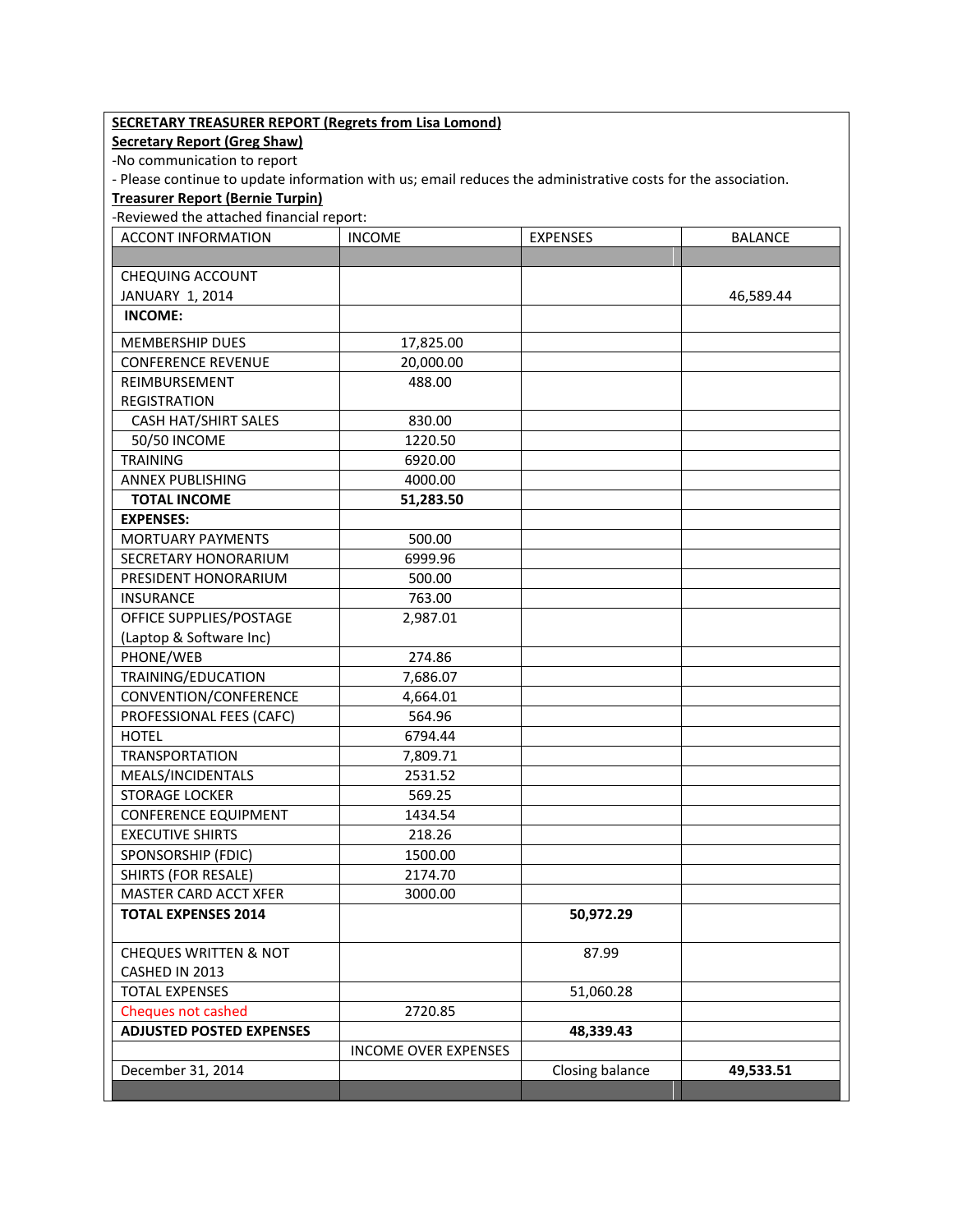-Bernie Turpin moved to adopt the treasurer report; Charlie Kavanaugh seconded. Questions called, vote taken all in favour, no contrary, motion carried.

**PROPOSED BUDGET 2016**

#### **Budget for 2015 (Bernie Turpin)**

-Reviewed by Bernie Turpin

| PROPOSED BUDGET ZUID          |             |            |              |  |  |
|-------------------------------|-------------|------------|--------------|--|--|
| Income:                       | Income      | Expenses   | <b>TOTAL</b> |  |  |
| <b>Membership Fees:</b>       | \$14,000.00 |            |              |  |  |
| Conference 2016               | \$10,000.00 |            |              |  |  |
| <b>Annex Publishing</b>       | \$4,000.00  |            |              |  |  |
| <b>Misc Sales</b>             | \$500.00    |            |              |  |  |
| <b>Training</b>               | \$4,000.00  |            |              |  |  |
| Total Income:                 |             |            | \$32,500.00  |  |  |
|                               |             |            |              |  |  |
| Expenses:                     |             |            |              |  |  |
| Office Supplies & Postage     |             | \$1,200.00 |              |  |  |
| Phone/Web                     |             | \$400.00   |              |  |  |
| Records Storage               |             | \$600.00   |              |  |  |
| Honorariums                   |             |            |              |  |  |
| Secretary/Treasurer           |             | \$7,000.00 |              |  |  |
| President                     |             | \$500.00   |              |  |  |
| Mortuary Fund                 |             | \$1,000.00 |              |  |  |
| Travel (transportation)       |             | \$5,000.00 |              |  |  |
| Hotels                        |             | \$5,500.00 |              |  |  |
| Meals & Incidentals           |             | \$1,500.00 |              |  |  |
| Insurance                     |             | \$700.00   |              |  |  |
| President travel/member fees  |             | \$5,000.00 |              |  |  |
| (provincial conferences/CAFC) |             |            |              |  |  |
| Sponsorship (\$3000)          |             | \$1,500.00 |              |  |  |
| Only \$1500 in applications   |             |            |              |  |  |
| Training                      |             | \$8,000.00 |              |  |  |
| <b>Total Expenses:</b>        |             |            | \$34,000.00  |  |  |
|                               |             |            |              |  |  |
| Expenses over Income:         |             |            | \$0.00       |  |  |

-Bernie Turpin moved to adopt the budget; John Magee seconded. Questions called, vote taken all in favour, no contrary, motion carried.

#### **FINANCIAL REPORT (INVESTMENTS) (Regrets from Fred Kennedy)**

-Bernie Turpin reviewed the status of our investment account. The balance as of the last statement dated March 31, 2015 was \$168,749.83. To get that we have invested \$108,731 from the start of the investment in 2009. -The investments are diversified, as recommended by our Investment Advisor at a previous conference, as follows: 35.9 % Canadian equities/Canadian stocks; 29.48 Fixed Income Investments and 34.6% Foreign Equities -The performance to date is 6.61%.

-Bernie Turpin moved to adopt the Investment report; Rod MacDonald seconded. Questions called, vote taken all in favour, no contrary, motion carried.

**DIRECTOR'S REPORTS**

#### **NEW BRUNSWICK (CHARLES KAVANAUGH)**

- Annually we meet quarterly with executive conference calls as needed.
- Introduced Chief Conrad Landry of Dieppe as the newest board member sitting as the 2<sup>nd</sup> Vice President.
- Met with ministers of Public Safety; Environment and Local Government and Post-Secondary Education to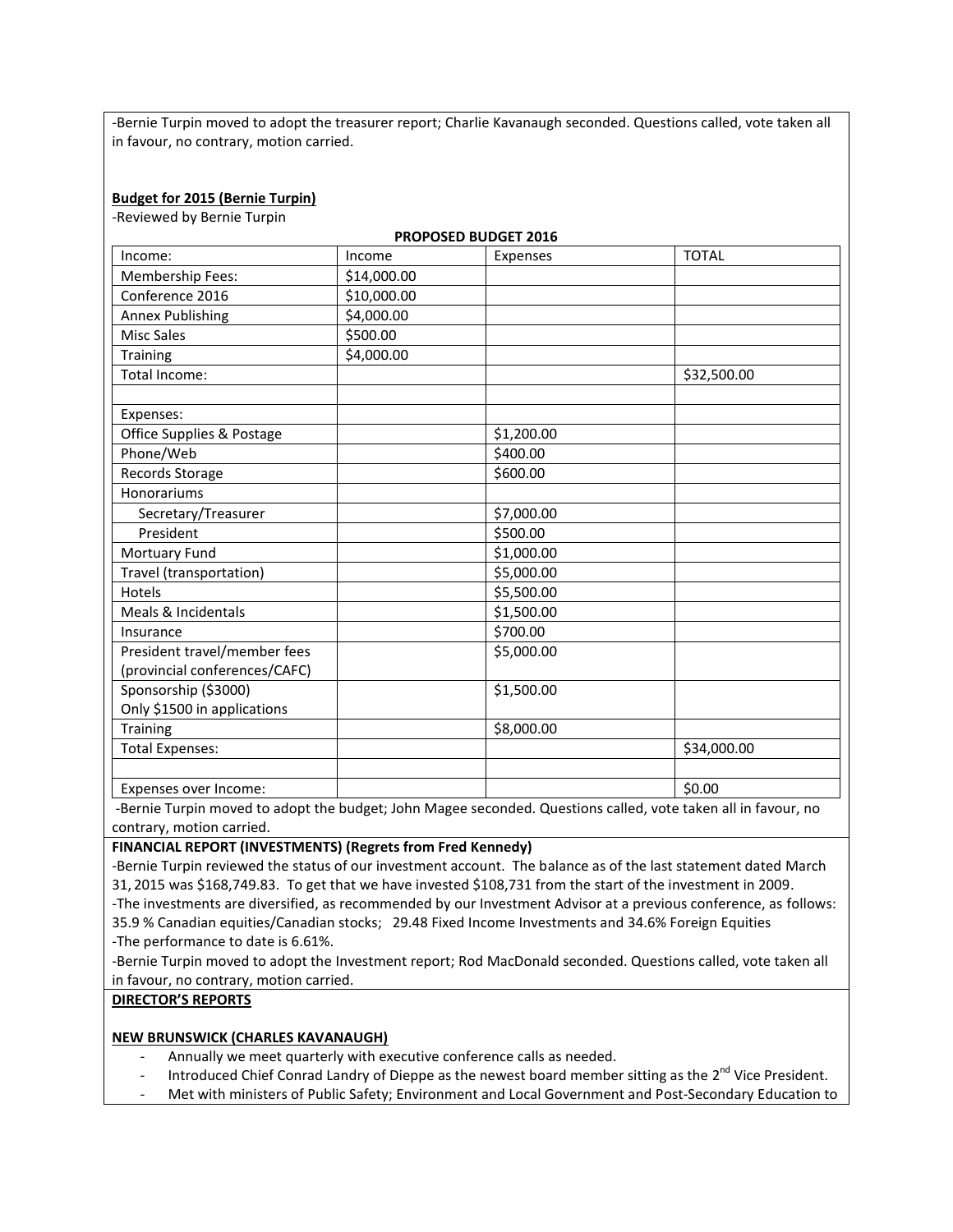discuss topics brought forward to the board of directors. The board take the top three priorities from each department and bring those to the minister.

- Fire Prevention launch in Grand Falls October 3, 2015.
- Local Service District Chiefs Workshop: The Anglophone will be held in February Fredericton and the Francophone will be in Bathurst in October.
- Working with the 911 and Regional Dispatch Committee to have province wide fire dispatch. There are big changes coming at the provincial radio level and should be smoother for departments that aren't on central dispatch now.
- Office of the Fire Marshall is up to a full complement of staff for Regional Fire Marshalls. They are in the process of hiring a new Haz-mat Co-ordinator, which was formerly the Deputy Fire Marshall position. With times being tough in the province and the government investing in a new position, we are very pleased with the work we are doing with the local government.
- Looking at partnering with the Office of the Fire Marshall, New Brunswick Community College and Public Safety on purchasing a live burn trailer. Currently we rent Nova Scotia's a couple times a year. This will be available to go to the associations all year.
- Purchased a propane simulator for propane fires and different props which will be based our of our workshop in Miramachi but will be available to go to the fire departments
- Having issues with finding hosts for our conventions, we are looking at options including hiring a conference planning center.

Provincial Director Charles Kavanaugh moved for the adoption of his report; Vince MacKenzie. Questions called, vote taken, all in favour, no contrary- motion passed.

# **NOVA SCOTIA (Rod Neilson)**

- Nova Scotia's medical first responders program is still very active and progressing with new skills being added each year. We have a new MFR web site and the next step for the site will be interactive training modules and the ability to check the department's personal records online.
- NS is seeing the success of the new trunk radio interoperability platform using the P25 platform on the700 MHz public safety band. This project is completed for fire services and is nearing full completion. We are pleased with the amount of radio that has been provided to the fire departments. The other plus is an increase in the usage with all agencies and the operability at scenes with all agencies switching over and using the system. It is working flawlessly to improve on scene communication.
- The Nova Scotia Fire School continues to provide training and support to the fire services of NS including more accredited courses and more fire services using the outreach services. There are extensive upgrades nearing completion totalling near \$1.4 million dollars.
- We are working on the early stages of improved government relations. In June the government announced the release of the senior officials report from 2011. It included a literature review of ten older reports as far back as 1974. The subject matter experts reviewed and updated the status of the recommendations of these older reports. The analysis includes a literature review; jurisdictional review; metrix review of the systems designs and performance; it did not include a financial analysis or any further consultation beyond the senior officials. There are 16 recommendations and a number of key themes that emerged from the report which include: governance, authority, accountability, operations and training. The next step is to have consultation with the stakeholders to develop the long term plan on how to deal with the recommendations. We believe these will tie in nicely with our planned government relations day in the fall.

Provincial Director Rod Neilson moved for the adoption of his report; Tory Rushton seconded. Questions called, vote taken, all in favour, no contrary- motion passed.

## **NEWFOUNDLAND & LABRADOR (VINCE MACKENZIE)**

- The provincial 911 service is in place; however, it is a PSAT service that is basically a transfer service to the required agency based on information provided by the caller.

- In December we presented our annual brief to the provincial government. Our association sits down with the social policy committee of cabinet, the ministers of the government, and present an annual brief on the needs of the fire services within the province. This year our primary ask was to increase the staff in the provincial Fire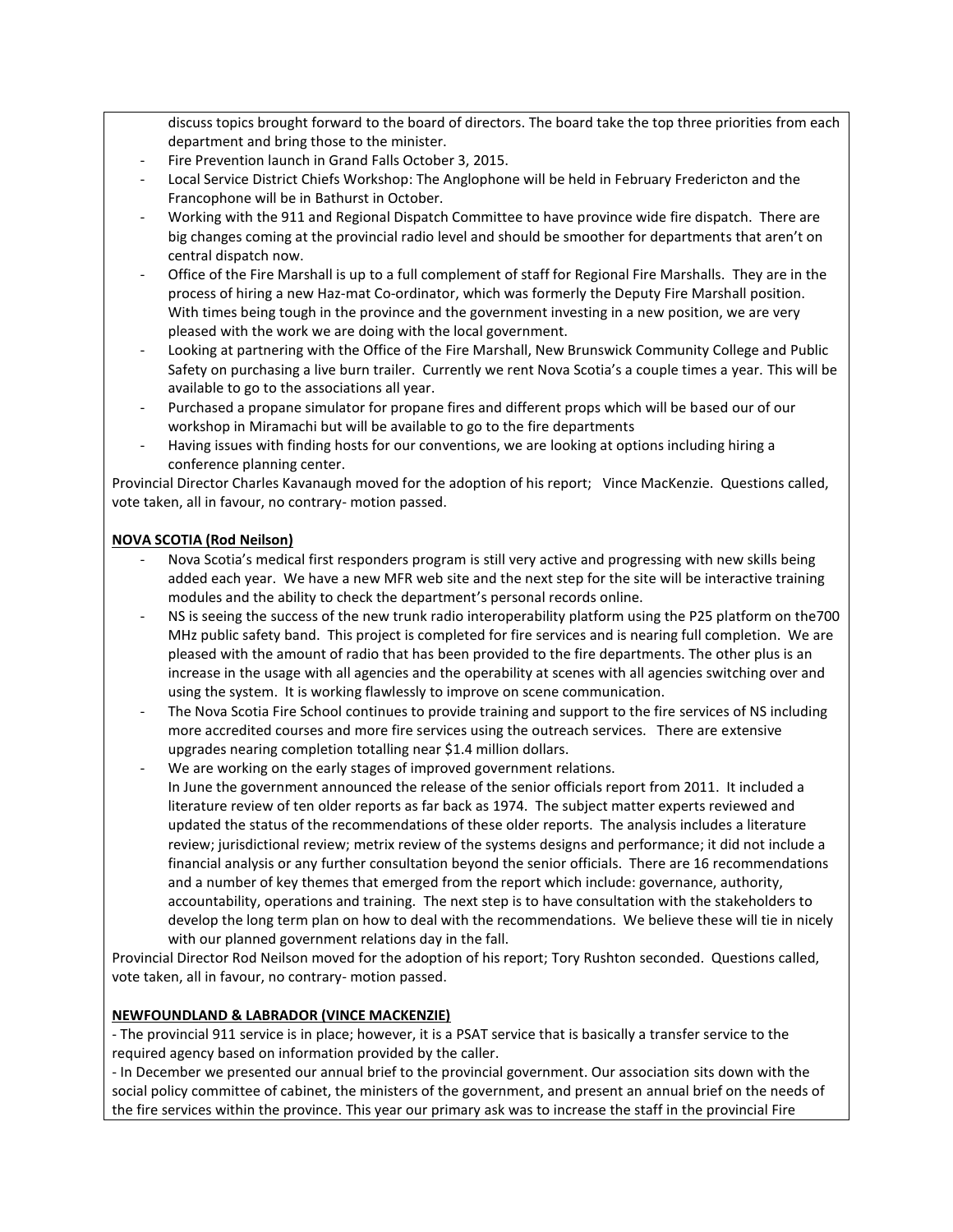Commissioners Office in support of fire services throughout the province. This didn't happen in this year's budget. - Despite government cuts and declined revenue; when the provincial budget was announced in March fire services maintained the all-time high level of over 5 million dollars for fire protection equipment and apparatus. This is a cost shared program and in some areas government funds up to 90%. The core amount of that funding is 1.6 million dollars. We have a fleet of over 400 fire apparatus with over 50% being over 20 years old.

- The 2015 provincial conference will be held in Gander in October.

-Our association has been working to form an Occupational Health and Safety Committee within the fire services within the provinces.

-One of the hot topics in the province is provision of fire services in unincorporated areas. Unincorporated areas request fire protection services from neighbouring communities when they don't pay taxes to that jurisdiction. -Recruitment and retention is an issue in the province as it is nationally. Our association has put our initiatives on hold until we see what the national program rolls out.

- Provincial fire school was completed in Gander a little over a month ago. There were over four hundred firefighters and 22 different courses conducted through the week.

-Fire department assessment reports were conducted on every fire department province wide over the last three years. The cumulative results were just released. There are many small communities that can't support fire services for their area which supports the provision of regionalization of fire services.

Provincial Director Vince MacKenzie moved for the adoption of his report; Elaine Young seconded. Questions called, vote taken, all in favour, no contrary- motion passed.

## **PRINCE EDWARD ISLAND (GREG SHAW)**

-We are in the implementation stages of our 700 MHz radio system with an expectation for completion in October. There will be a one for one switch for radios. Robert Arsenault within the fire marshal's office is taking charge of this project. They have added a second deputy fire marshal John Chisholm to the office which has allowed Robert to take this on.

-Sixty fire fighters have gone through level 1 training this year and 19 have taken the National Association of Firefighters Haz-mat Course.

-Confined space simulator is still quite busy at the school. They have done some extra work and are doing a lot of commercial courses on it making it a very good revenue source.

- Waiting on a reply from the government on the gap analysis report which is available on the web site.

Provincial Director Greg Shaw moved for the adoption of his report; seconded. Questions called, vote taken, all in favour, no contrary- motion passed.

## **NOMINATING COMMITTEE(Alan Duchesne)**

-Committee makes the following nominations:

- President Greg Shaw
- $\bullet$  1<sup>st</sup> Vice Charles Kavanaugh
- 2<sup>nd</sup> Vice John Magee
- Sargent at Arms Tory Rushton

-Nominations will be heard from the floor tomorrow and a vote will be taken where needed.

Alan Duchesne moved to adopt his report; seconded by Elaine Young. Questions called, vote taken all in favour, no contrary, motion carried.

# **Tuesday July 7, 2015**

# **COMMITTEE REPORTS**

## **NOMINATING COMMITTEE (Alan Duchesne)**

-For the position of President the committee recommends Greg Shaw. Called for nominations from the floor three times; hearing none we will cast a ballot for Greg Shaw to continue as President.

- For the position of First Vice President the committee recommends Charlie Kavanaugh. Called for nominations from the floor three times; hearing none we will cast a ballot for Charlie Kavanaugh to continue as First Vice President.

-For the position of Second Vice President the committee recommends John Magee. Called for nominations from the floor three times; hearing none we will cast a ballot for John Magee to continue as Second Vice President.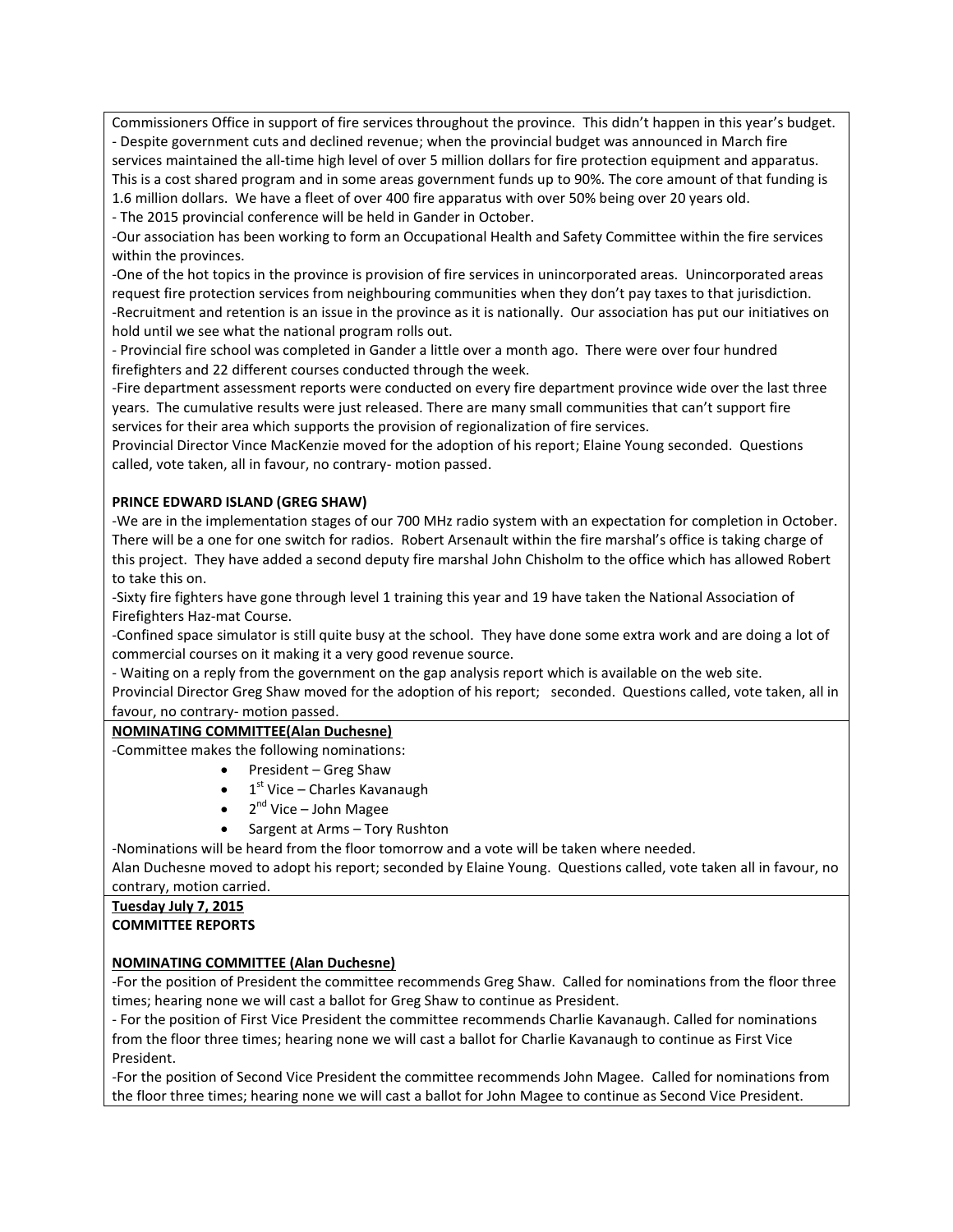-For the position of Sargent at Arms the committee recommends Tory Rushton. Called for nominations from the floor three times; hearing none we will cast a ballot for Tory Rushton to continue as Sargent at Arms. -Reviewed the process for election and that the nominating committee recommends each person move up one position after serving two years. The positions are always open for nominations from the floor as well. Next year we will need a new Sargent at Arms. If you have questions about or interest in serving on the executive please ask.

# **RESOLUTIONS COMMITTEE** (Bernie Turpin)

-At last year's conference we posted a resolution to retire the mortuary fund. We have to maintain at least \$90,000 in funds to underwrite this benefit. The executive felt reducing this liability would allow this money to be freed up for other programs in years to come. The resolution is to amend the By-Laws to limit the entitlement to members in good standing as of the passage of the resolution. Current members who continue in good standing will be eligible; new members would not be eligible. The resolution also allows the executive to reduce the total benefit as the numbers decrease for eligibility making the reduced amount of liability available for other programs. Bernie Turpin moved for the adoption of the resolution to retire the mortuary fund as proposed; seconded by Rod Neilson. Questions called, vote taken, all in favour, no contrary- resolution passed.

-There was a resolution on the web site with notification of a revised set of By-Laws per the deadline of the end of May 2015. The committee consisting of Rod Neilson, John Magee and Bernie Turpin were tasked with reviewing and updating the By-Laws to modern day language. Reviewed the changes as put forth including updating the membership categories; meetings for the Board of Directors; provision of notification electronically and using the web site; election of officer criteria as well as removing the specific limitations per geographic area; changing language to reflect business sessions not days; modernized language for the oath of officers; updated secretary/treasurer to executive director; provincial representatives must be members; eliminated the need to mail bills and allow for emailing and send receipts and membership cards will be done on request; and updated the committee list. Thanked everyone for their feedback.

Bernie Turpin moved the adoption of the By-Laws committee report and presentation of amended By-Laws, seconded by Giles Bourque; called for questions. Dwayne Mellish asked if membership cards will be sent out. Answered no only on request to decrease the expenses of mailing. Elaine Young asked if Associate members were allowed to vote. Answered that Associate members are not allowed to vote. Reviewed the housekeeping changes in the By-Laws in numbering and wording.

Bernie Turpin moved the adoption of the By-Laws revision wording as submitted; seconded by Andy Yarrow; Questions called, vote taken, all in favour, no contrary- motion passed.

Now that the housekeeping items have been taken care of we will call for vote on the motion to pass the amendments to the By-Laws vote taken. All in favour, no contrary- motion passed.

## **TRAINING COMMITTEE**(Vince MacKenzie)

Vince MacKenzie reviewed the past couple years of success with the new training tour initiated by travelling a trainer through the Atlantic provinces. This year we ran into problems with finding a presenter having the time to do the tour. We will attempt to get a session on in the fall; however, we may need to look at some changes to the format. Most quality speakers can't free up a couple weeks to come to the tour. If you have suggestions for speakers or on format please let us know. We are gravitating toward training opportunities per your feedback. Vince MacKenzie moved for the adoption of his report; seconded from the floor; Questions called, vote taken, all in favour, no contrary- motion passed.

## **OLD BUSINESS**

The ticket draw fire truck made by Metal Fab was returned to them because it's too large to transport. They have agreed to take this one back and make a smaller version for us. This unit is available if you want to see it, however, it is not on display because it's been transported and is not in good condition so we won't have it on display. Bill Faulkenham, on behalf of Bill Rhodenizer, asked that we have a plaque put on it to dedicate it to Edna; he would also like to see past and future presidents' names on it as well. The unit was dedicated to Edna but no plaque was on the unit. The executive was going to move the plaque but since there wasn't one; we will look at adding one. Adding the presidents' name will be given consideration. A motion was made by Harmon Illsley to complete the requested actions; the motion was seconded from the floor. Questions called, vote taken, all in favour, no contrary- motion passed.